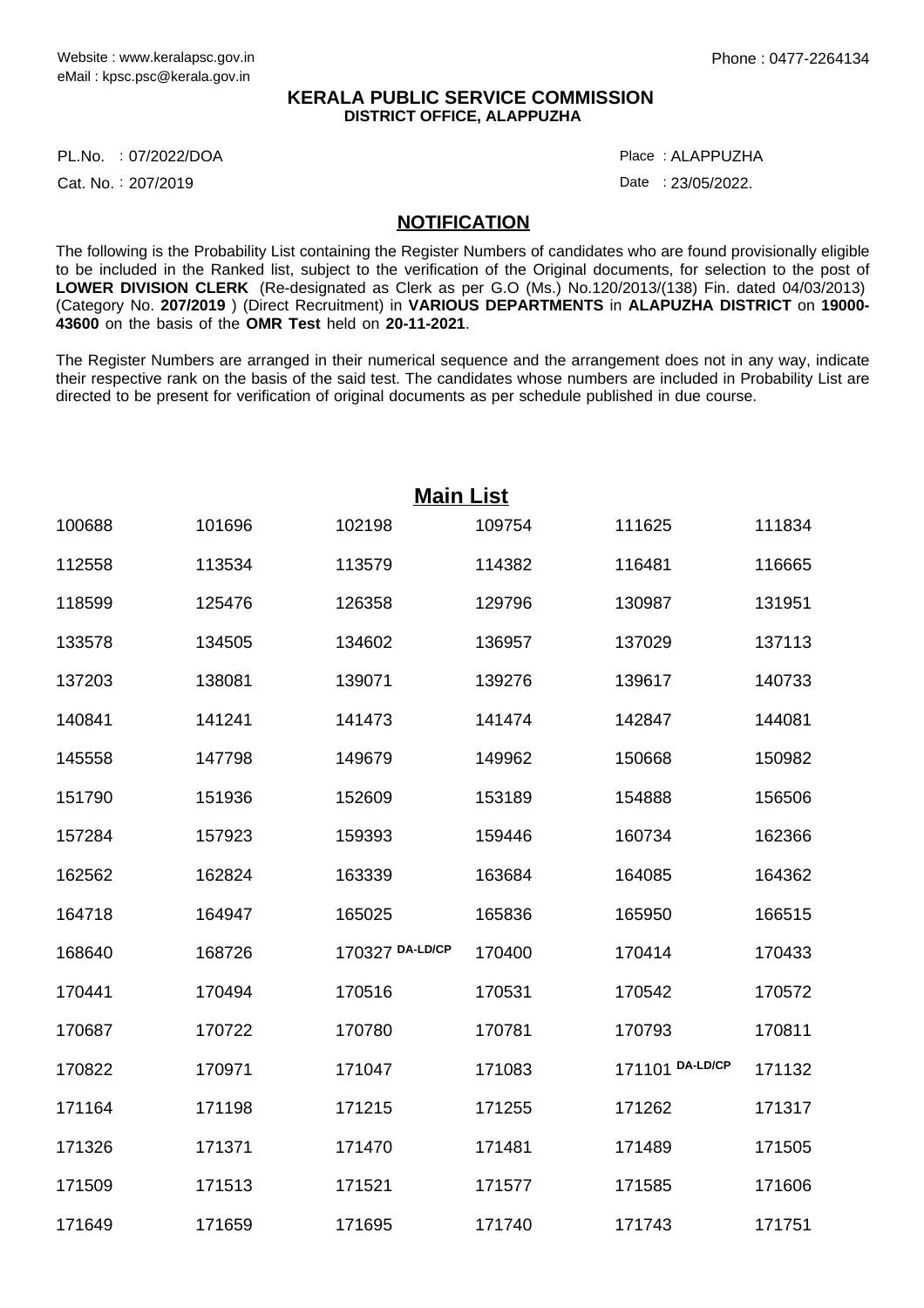|        |        |                 |        |        | ALP    |
|--------|--------|-----------------|--------|--------|--------|
| 171787 | 171800 | 171809          | 171840 | 171857 | 171881 |
| 171950 | 171962 | 171988          | 171992 | 172020 | 172028 |
| 172159 | 172188 | 172196          | 172207 | 172348 | 172365 |
| 172393 | 172440 | 172501          | 172542 | 172557 | 172577 |
| 172629 | 172631 | 172638          | 172684 | 172712 | 172774 |
| 172818 | 172823 | 172824          | 172869 | 172873 | 172878 |
| 172927 | 172946 | 172947          | 172955 | 172980 | 173114 |
| 173129 | 173147 | 173213          | 173330 | 173356 | 173396 |
| 173437 | 173468 | 173488          | 173567 | 173629 | 173750 |
| 173763 | 173807 | 173826          | 173893 | 174030 | 174042 |
| 174085 | 174088 | 174095 DA-LD/CP | 174158 | 174201 | 174207 |
| 174222 | 174275 | 174326          | 174396 | 174441 | 174466 |
| 174496 | 174531 | 174535          | 174622 | 174651 | 174657 |
| 174678 | 174685 | 174748          | 174783 | 174890 | 174933 |
| 174948 | 174949 | 174969          | 174982 | 175043 | 175059 |
| 175060 | 175096 | 175138          | 175148 | 175273 | 175283 |
| 175307 | 175336 | 175337          | 175460 | 175481 | 175500 |
| 175594 | 175653 | 175655          | 175681 | 175690 | 175853 |
| 175854 | 175906 | 175935          | 176163 | 176187 | 176213 |
| 176226 | 176301 | 176336          | 176370 | 176376 | 176385 |
| 176404 | 176411 | 176493          | 176576 | 176586 | 176588 |
| 176600 | 176660 | 176681          | 176718 | 176736 | 176805 |
| 176815 | 176920 | 176968          | 177038 | 177043 | 177099 |
| 177105 | 177189 | 177203          | 177216 | 177254 | 177267 |
| 177281 | 177296 | 177399          | 177414 | 177424 | 177479 |
| 177550 | 177587 | 177618          | 177651 | 177733 | 177759 |
| 177813 | 177836 | 177848          | 177862 | 177886 | 177892 |
| 177996 | 178034 | 178035          | 178087 | 178106 | 178218 |
| 178236 | 178264 | 178282          | 178337 | 178404 | 178411 |
| 178428 | 178463 | 178532          | 178534 | 178599 | 178626 |
| 178654 | 178672 | 178697          | 178730 | 178753 | 178764 |
| 178766 | 178777 | 178818          | 178944 | 179025 | 179043 |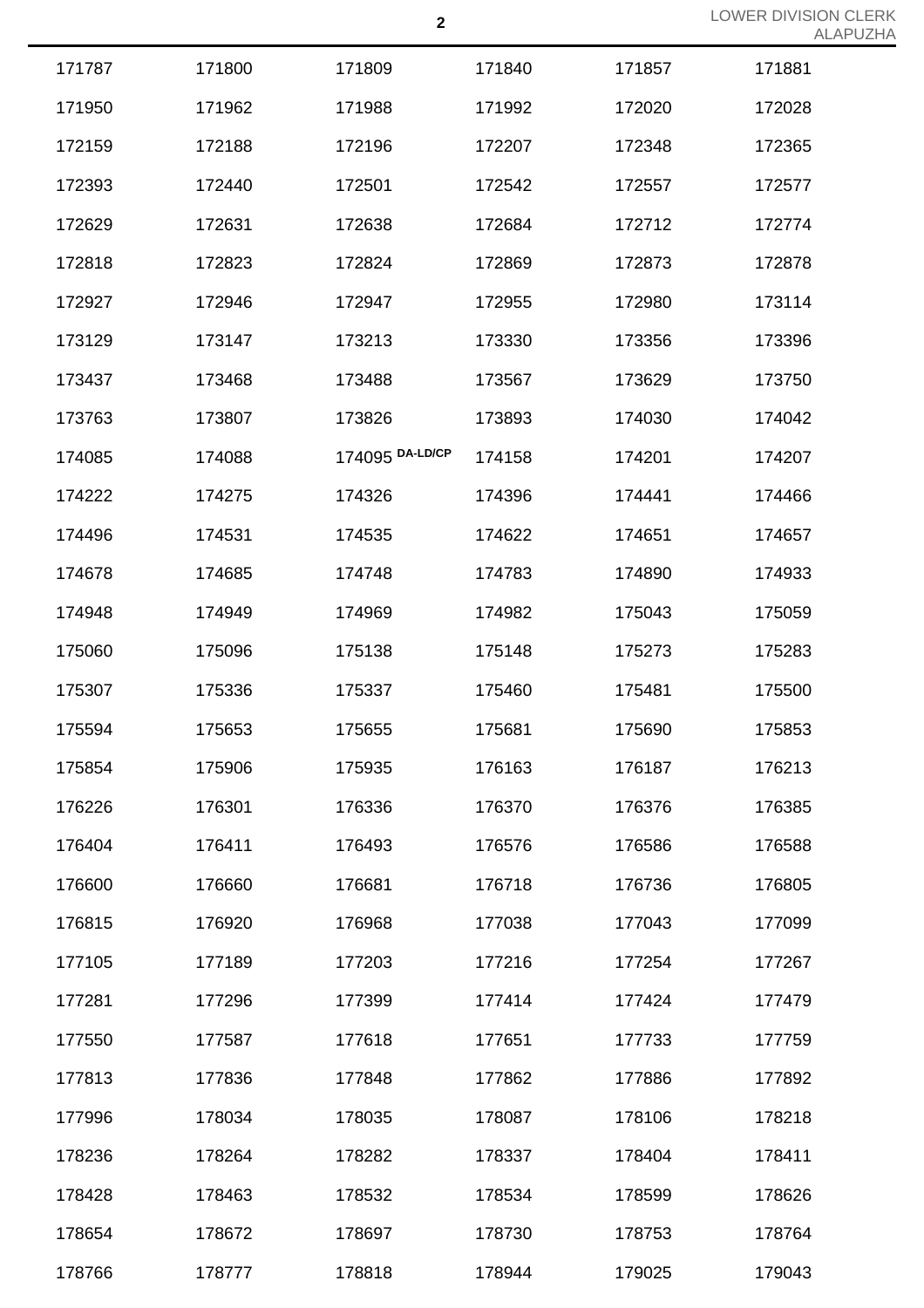|        |        |        |        |        | $M_{\rm L}$ |
|--------|--------|--------|--------|--------|-------------|
| 179064 | 179066 | 179132 | 179137 | 179186 | 179206      |
| 179211 | 179227 | 179346 | 179368 | 179400 | 179412      |
| 179414 | 179451 | 179520 | 179585 | 179652 | 179691      |
| 179767 | 179792 | 179858 | 179914 | 179927 | 179946      |
| 179956 | 180034 | 180091 | 180145 | 180152 | 180163      |
| 180169 | 180271 | 180432 | 180439 | 180455 | 180471      |
| 180479 | 180482 | 180502 | 180576 | 180577 | 180591      |
| 180602 | 180632 | 180638 | 180708 | 180721 | 180865      |
| 180890 | 180956 | 180994 | 181020 | 181090 | 181114      |
| 181176 | 181189 | 181200 | 181222 | 181249 | 181275      |
| 181398 | 181404 | 181405 | 181450 | 181467 | 181480      |
| 181506 | 181529 | 181579 | 181584 | 181604 | 181610      |
| 181646 | 181685 | 181697 | 181707 | 181756 | 181793      |
| 181796 | 181806 | 181810 | 181822 | 181850 | 181877      |
| 181898 | 181902 | 181964 | 181975 | 181976 | 181982      |
| 182007 | 182052 | 182070 | 182110 | 182124 | 182171      |
| 182198 | 182208 | 182224 | 182232 | 182240 | 182273      |
| 182297 | 182304 | 182347 | 182430 | 182453 | 182492      |
| 182582 | 182583 | 182638 | 182640 | 182644 | 182752      |
| 182765 | 182769 | 182784 | 182789 | 182818 | 182884      |
| 182887 | 182888 | 182951 | 183002 | 183010 | 183024      |
| 183041 | 183044 | 183071 | 183158 | 183188 | 183189      |
| 183255 | 183263 | 183369 | 183379 | 183399 | 183417      |
| 183422 | 183431 | 183437 | 183449 | 183457 | 183470      |
| 183475 | 183623 | 183657 | 183678 | 183753 | 183797      |
| 183836 | 183855 | 183865 | 183935 | 184025 | 184180      |
| 184185 | 184188 | 184206 | 184220 | 184231 | 184241      |
| 184255 | 184274 | 184290 | 184352 | 184388 | 184456      |
| 184458 | 184478 | 184484 | 184552 | 184584 | 184587      |
| 184592 | 184637 | 184655 | 184726 | 184736 | 184782      |
| 184846 | 184847 | 184877 | 184923 | 184947 | 184967      |
| 184969 | 185104 | 185106 | 185124 | 185137 | 185143      |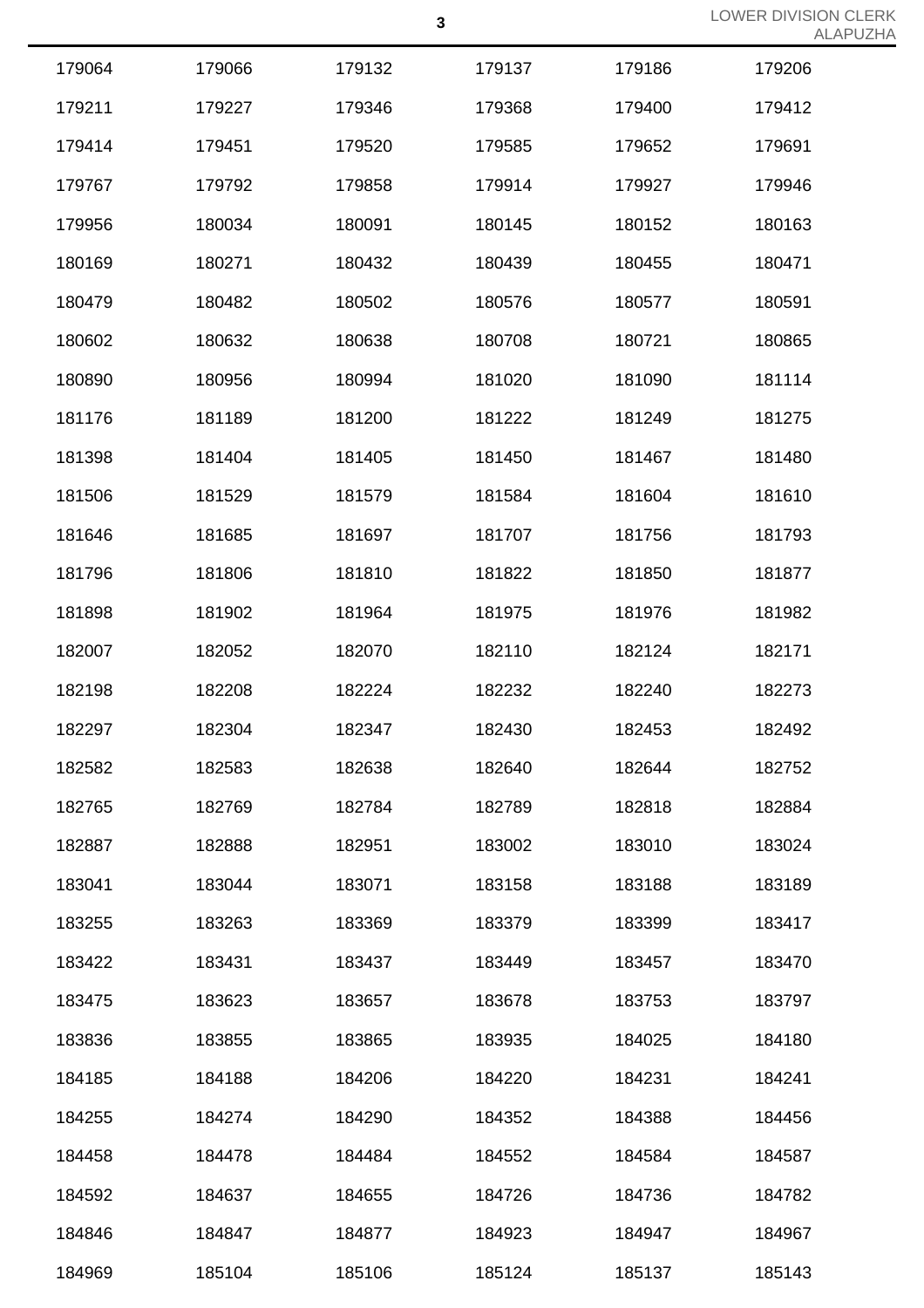|        |        |        |        |        | $\sqrt{2}$ |
|--------|--------|--------|--------|--------|------------|
| 185153 | 185157 | 185192 | 185193 | 185218 | 185230     |
| 185233 | 185241 | 185248 | 185257 | 185267 | 185288     |
| 185292 | 185295 | 185296 | 185326 | 185414 | 185422     |
| 185447 | 185458 | 185494 | 185546 | 185589 | 185590     |
| 185611 | 185651 | 185667 | 185668 | 185706 | 185795     |
| 185834 | 185875 | 185891 | 185900 | 185936 | 185948     |
| 185979 | 185983 | 186008 | 186035 | 186049 | 186084     |
| 186095 | 186109 | 186133 | 186135 | 186157 | 186167     |
| 186168 | 186177 | 186194 | 186224 | 186233 | 186278     |
| 186324 | 186432 | 186446 | 186451 | 186454 | 186457     |
| 186461 | 186489 | 186494 | 186649 | 186730 | 186732     |
| 186735 | 186738 | 186745 | 186768 | 186771 | 186892     |
| 186932 | 186981 | 186984 | 186986 | 186991 | 187047     |
| 187074 | 187083 | 187108 | 187176 | 187188 | 187236     |
| 187247 | 187354 | 187360 | 187373 | 187381 | 187408     |
| 187458 | 187483 | 187484 | 187498 | 187522 | 187529     |
| 187545 | 187549 | 187553 | 187554 | 187601 | 187627     |
| 187674 | 187694 | 187714 | 187715 | 187783 | 187785     |
| 187806 | 187857 | 187869 | 187872 | 187893 | 187930     |
| 187935 | 187962 | 187969 | 187973 | 188026 | 188147     |
| 188156 | 188164 | 188231 | 188301 | 188302 | 188326     |
| 188330 | 188349 | 188383 | 188407 | 188409 | 188412     |
| 188423 | 188425 | 188445 | 188461 | 188480 | 188541     |
| 188543 | 188551 | 188582 | 188609 | 188612 | 188613     |
| 188661 | 188774 | 188795 | 188867 | 188898 | 188905     |
| 188939 | 188997 | 189028 | 189080 | 189115 | 189118     |
| 189122 | 189144 | 189169 | 189194 | 189216 | 189318     |
| 189322 | 189368 | 189394 | 189452 | 189453 | 189533     |
| 189538 | 189588 | 189661 | 189737 | 189791 | 189805     |
| 189812 | 189815 | 189831 | 189840 | 189842 | 189864     |
| 189884 | 189891 | 189966 | 190011 | 190024 | 190046     |
| 190131 | 190153 | 190196 | 190211 | 190221 | 191603     |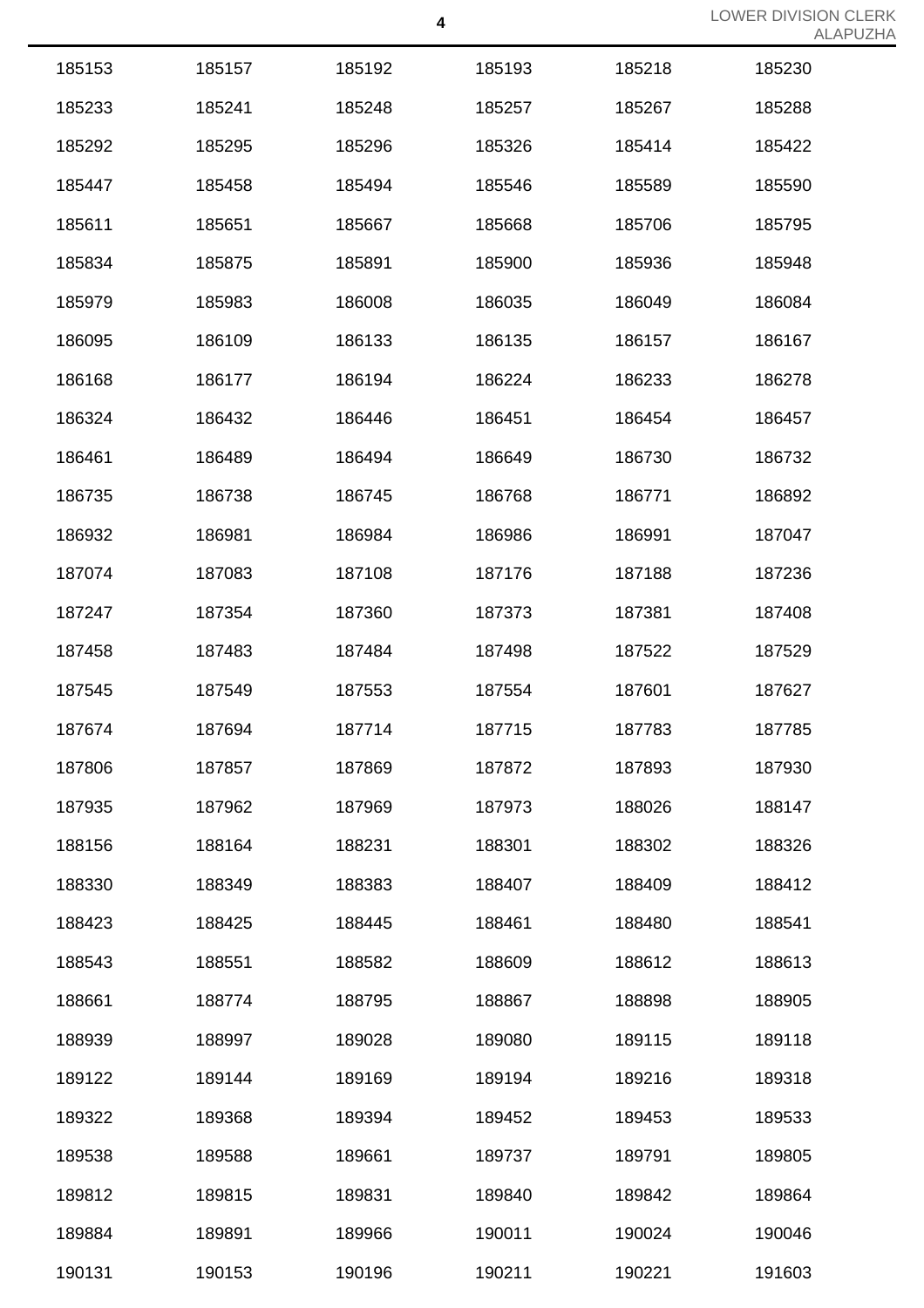| LOWER DIVISION CLERK |  |
|----------------------|--|
| ALAPUZHA             |  |

|        |                       |        |                           |        | ALAF   |  |  |  |
|--------|-----------------------|--------|---------------------------|--------|--------|--|--|--|
| 193563 | 195821                | 196061 | 197897                    | 199858 | 206498 |  |  |  |
| 209250 | 219418                | 224218 | 224257                    | 226321 | 232723 |  |  |  |
| 243582 | 261077                | 285988 | 299540                    | 301374 |        |  |  |  |
|        |                       |        | <b>Supplementary List</b> |        |        |  |  |  |
|        | Ezhava/Thiyya/Billava |        |                           |        |        |  |  |  |
| 148542 | 156605                | 163356 | 166516                    | 170096 | 170489 |  |  |  |
| 170765 | 170973                | 171243 | 171259                    | 171276 | 171565 |  |  |  |
| 171827 | 171842                | 171862 | 171891                    | 172150 | 172151 |  |  |  |
| 172167 | 172185                | 172354 | 172568                    | 172594 | 172597 |  |  |  |
| 172793 | 172816                | 173006 | 173434                    | 173669 | 173973 |  |  |  |
| 174021 | 174128                | 174253 | 174442                    | 174580 | 174754 |  |  |  |
| 174853 | 175168                | 175170 | 175312                    | 175353 | 175386 |  |  |  |
| 175391 | 175480                | 175543 | 175556                    | 175710 | 175904 |  |  |  |
| 175977 | 176047                | 176052 | 176225                    | 176334 | 176392 |  |  |  |
| 176494 | 176669                | 176696 | 176832                    | 176918 | 176930 |  |  |  |
| 176932 | 177050                | 177323 | 177542                    | 177594 | 177830 |  |  |  |
| 177856 | 177950                | 177995 | 178005                    | 178018 | 178039 |  |  |  |
| 178078 | 178080                | 178313 | 178396                    | 178499 | 178540 |  |  |  |
| 178750 | 178902                | 178990 | 179032                    | 179230 | 179625 |  |  |  |
| 179770 | 180115                | 180157 | 180323                    | 180380 | 180442 |  |  |  |
| 180676 | 180764                | 180782 | 180807                    | 180810 | 180948 |  |  |  |
| 181025 | 181032                | 181102 | 181125                    | 181156 | 181470 |  |  |  |
| 181471 | 181790                | 181857 | 181874                    | 181911 | 181933 |  |  |  |
| 181995 | 182060                | 182427 | 182643                    | 182695 | 182878 |  |  |  |
| 183121 | 183152                | 183436 | 183558                    | 183647 | 183690 |  |  |  |
| 183761 | 183776                | 183851 | 183998                    | 184223 | 184273 |  |  |  |
| 184643 | 185175                | 185442 | 185531                    | 185545 | 185659 |  |  |  |
| 185755 | 185800                | 185844 | 185967                    | 186113 | 186200 |  |  |  |
| 186387 | 186629                | 186657 | 186733                    | 186987 | 187124 |  |  |  |
| 187189 | 187201                | 187238 | 187465                    | 187551 | 187570 |  |  |  |
| 187663 | 187756                | 187794 | 187838                    | 188390 | 188533 |  |  |  |
| 188562 | 189150                | 189327 | 189571                    | 189727 | 208592 |  |  |  |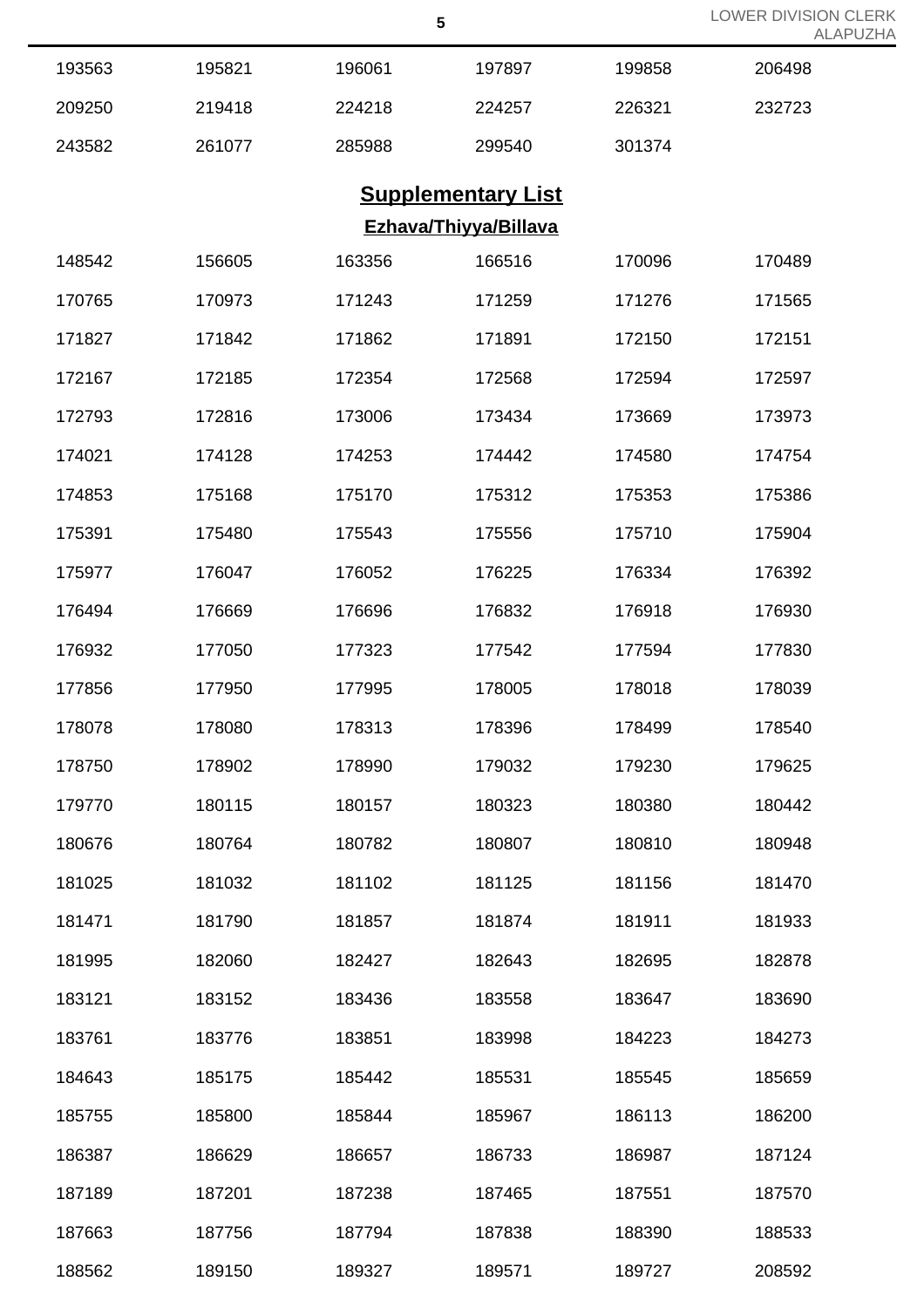|        |        |              | <b>Scheduled Caste</b> |        |        |
|--------|--------|--------------|------------------------|--------|--------|
| 107724 | 109465 | 111108       | 135898                 | 138373 | 139471 |
| 140603 | 142974 | 145370       | 146520                 | 149789 | 150215 |
| 153762 | 153771 | 155659       | 159231                 | 165613 | 167575 |
| 168210 | 168989 | 170839       | 171009                 | 171063 | 171351 |
| 171869 | 171995 | 172534       | 172665                 | 172731 | 173095 |
| 173107 | 174481 | 174898       | 174989                 | 175143 | 175181 |
| 175477 | 175532 | 175952       | 176165                 | 176182 | 176304 |
| 176492 | 176589 | 176683       | 176709                 | 176746 | 177135 |
| 177484 | 177558 | 177593       | 177674                 | 178333 | 178452 |
| 178886 | 179961 | 180027       | 180028                 | 180246 | 180821 |
| 182129 | 182441 | 182550       | 182736                 | 183418 | 183564 |
| 183683 | 183934 | 184243       | 184863                 | 184937 | 185616 |
| 185715 | 185791 | 186381       | 186459                 | 186627 | 186975 |
| 186992 | 187290 | 187587       | 188430                 | 188702 | 188960 |
| 189462 | 189755 | 189832       | 194112                 | 195257 | 195914 |
| 197467 | 209355 | 222045       |                        |        |        |
|        |        |              | <b>Scheduled Tribe</b> |        |        |
| 101987 | 111724 | 114598       | 116825                 | 131264 | 134985 |
| 165671 | 174232 | 174799 DA-LV | 178030                 | 179139 | 179775 |
| 182456 | 187144 | 189484       | 190341                 | 191375 | 191910 |
| 192739 | 192918 | 195591       | 196786                 | 197031 | 198202 |
| 199886 | 200441 | 202039       | 202862                 | 204275 | 204961 |
| 206251 | 221593 | 256965       | 281217                 | 288061 | 292965 |
| 304563 | 304720 | 305463       | 305867                 | 305940 | 306172 |
| 306346 | 306423 | 306462       | 306610                 | 307250 | 308331 |
| 308486 | 308776 | 309298       | 309418                 | 309453 | 309494 |

309684 309751 309772 309783 309847

310037 310187 310350 310600 310927

310957 310979 311125 311216 311234

323561 329445 329461 329839 330000

330395 330839 333086 333486 333547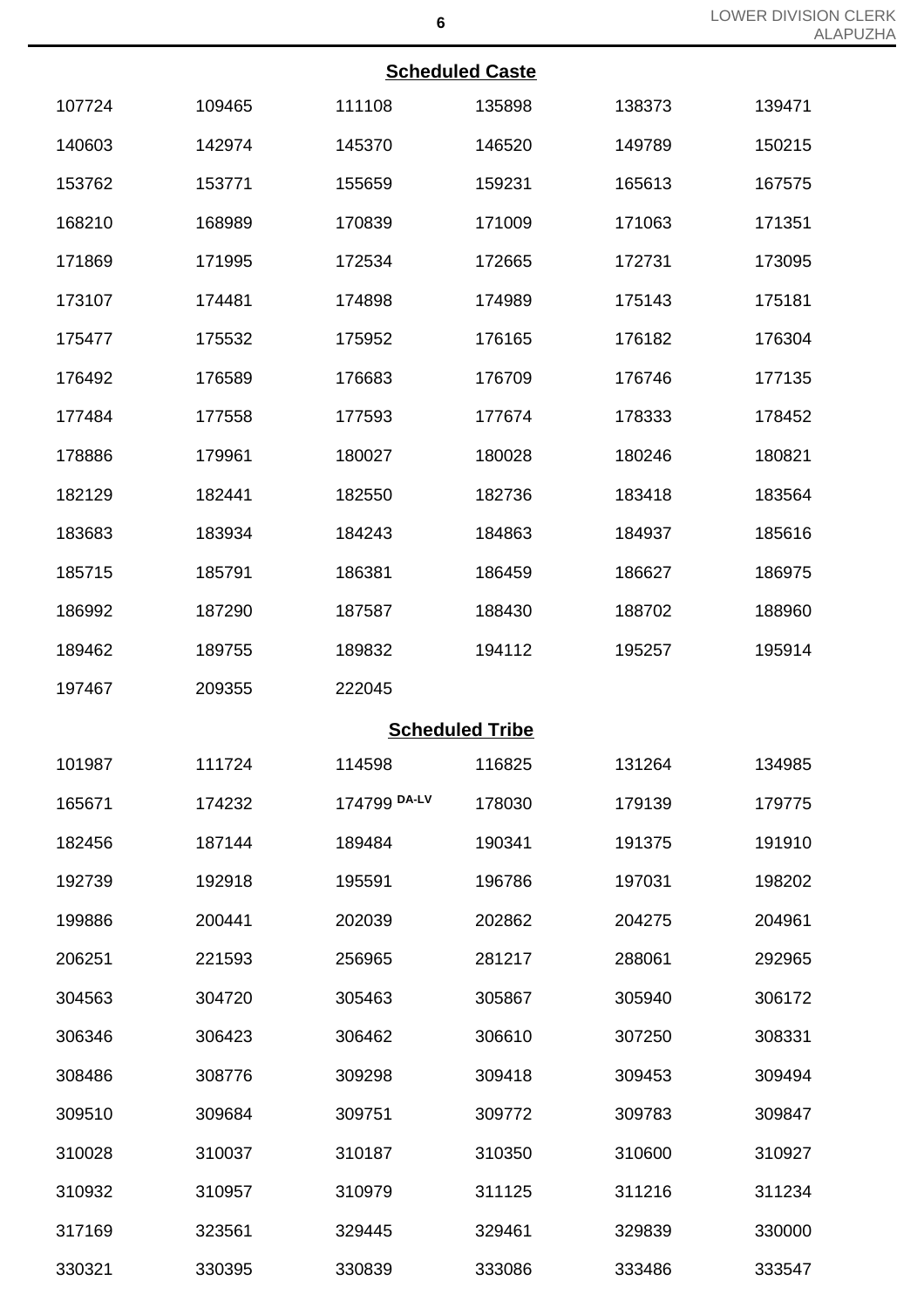|        | <b>Muslim</b> |        |        |        |        |  |
|--------|---------------|--------|--------|--------|--------|--|
| 101543 | 117690        | 139400 | 142788 | 143874 | 147811 |  |
| 151414 | 152471        | 158005 | 162039 | 162576 | 165506 |  |
| 165920 | 169534        | 170443 | 170546 | 170736 | 170743 |  |
| 171017 | 171277        | 171400 | 171511 | 171587 | 171775 |  |
| 171858 | 172134        | 172264 | 172769 | 172900 | 172905 |  |
| 172958 | 173055        | 173340 | 173407 | 173581 | 173833 |  |
| 173959 | 174043        | 174227 | 174519 | 174538 | 174793 |  |
| 175024 | 175081        | 175476 | 175541 | 175802 | 175865 |  |
| 176157 | 176219        | 176417 | 176561 | 176622 | 176765 |  |
| 176998 | 177052        | 177155 | 177333 | 177395 | 177423 |  |
| 177429 | 177431        | 177967 | 178060 | 178395 | 178447 |  |
| 178609 | 178932        | 179079 | 179794 | 179843 | 179898 |  |
| 179986 | 180084        | 180349 | 180509 | 180565 | 180634 |  |
| 180725 | 181051        | 181162 | 181197 | 181282 | 181862 |  |
| 181973 | 182107        | 182210 | 182396 | 182792 | 182801 |  |
| 182882 | 182994        | 183039 | 183210 | 183338 | 183443 |  |
| 183617 | 183642        | 183654 | 183922 | 184254 | 184272 |  |
| 184589 | 184596        | 184750 | 184876 | 184878 | 184952 |  |
| 185109 | 185185        | 185688 | 185694 | 185765 | 185897 |  |
| 185914 | 186215        | 186598 | 186827 | 186857 | 187196 |  |
| 187329 | 187366        | 187676 | 188488 | 188607 | 188619 |  |
| 188680 | 188913        | 189073 | 189294 | 189337 | 189415 |  |
| 189594 | 190036        | 190113 | 190732 | 191616 | 193253 |  |
| 278346 |               |        |        |        |        |  |

| <b>Latin Catholics/A.I</b> |
|----------------------------|
|                            |

| 129939 | 154029 | 170786 | 170832 | 172055 | 173049 |
|--------|--------|--------|--------|--------|--------|
| 173165 | 173197 | 173362 | 173725 | 173800 | 174186 |
| 174672 | 174858 | 175165 | 175682 | 175894 | 175927 |
| 176530 | 177436 | 177492 | 177709 | 178748 | 179802 |
| 179822 | 180070 | 180164 | 180242 | 181039 | 181192 |
| 181994 | 182128 | 183108 | 183574 | 184396 | 184989 |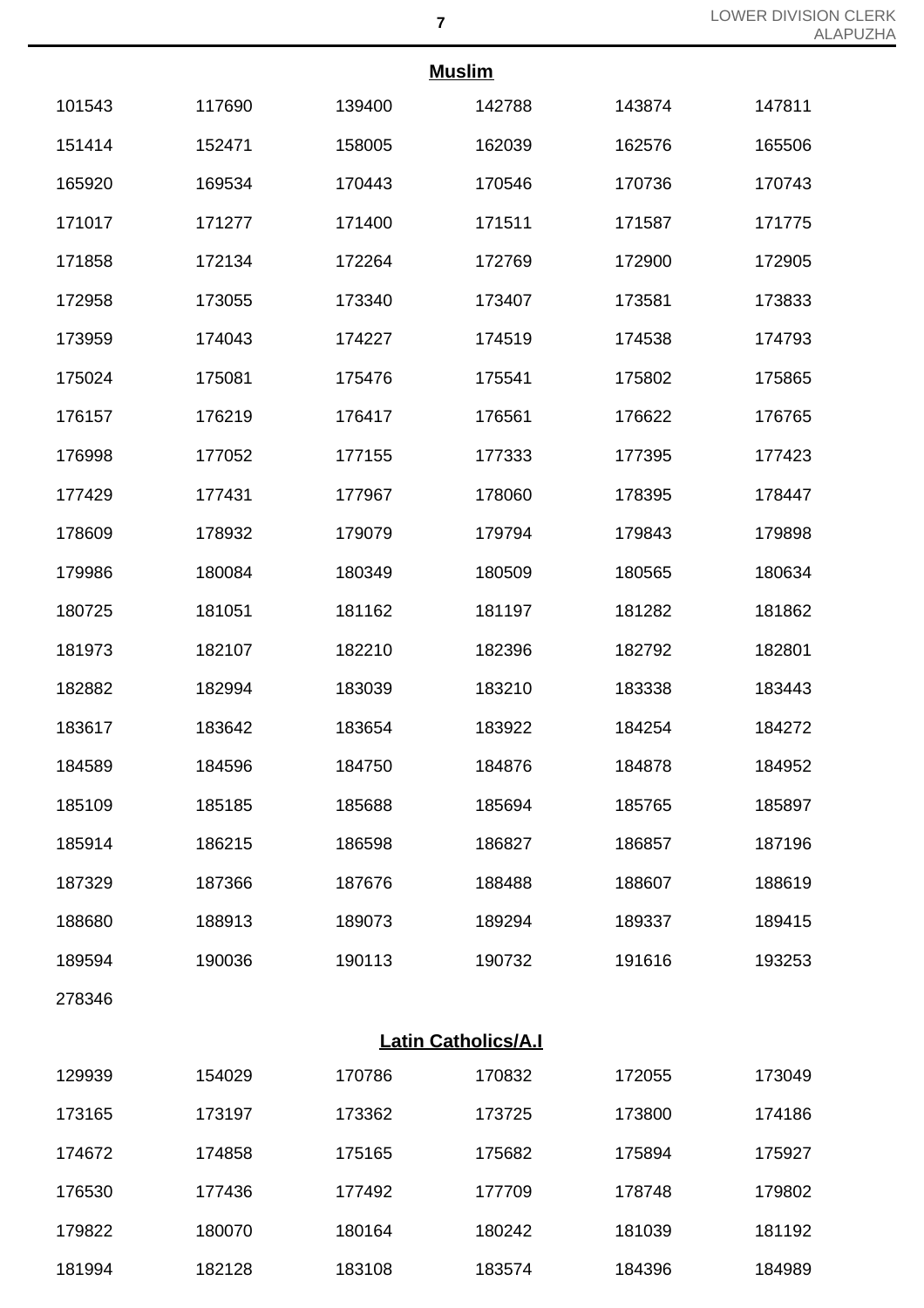|                 |              |              | 8                                                              |              | LOWER DIVISION (<br><b>ALAF</b> |
|-----------------|--------------|--------------|----------------------------------------------------------------|--------------|---------------------------------|
| 185168          | 185666       | 185758       | 186150                                                         | 186636       | 187105                          |
| 187204          | 187228       | 187854       | 189011                                                         |              |                                 |
|                 |              |              | <b>OBC</b>                                                     |              |                                 |
| 111777          | 128710       | 129788       | 142660                                                         | 143387       | 153055                          |
| 167362          | 171435       | 172763       | 172879                                                         | 173778       | 175470                          |
| 175516          | 176900       | 177462       | 177920                                                         | 178361       | 178573                          |
| 178723          | 179165       | 179579       | 179680                                                         | 180295       | 180535                          |
| 183217          | 183363       | 185020       | 185057                                                         | 186912       | 187085                          |
| 187771          | 189949       | 198146       | 249416                                                         | 313199       |                                 |
|                 |              |              | <b>Viswakarma</b>                                              |              |                                 |
| 144314          | 155514       | 164420       | 170430                                                         | 170850       | 171043                          |
| 172957          | 173140       | 173402       | 173548                                                         | 173788       | 175163                          |
| 176365          | 177421       | 177489       | 177662                                                         | 177752       | 178214                          |
| 178388          | 178567       | 178642       | 179757                                                         | 181544       | 182251                          |
| 182320          | 182914       | 183625       | 186850                                                         | 187029       | 187865                          |
| 188959          | 189043       | 189209       | 189612                                                         | 190069       |                                 |
|                 |              |              | <b>SIUC Nadar</b>                                              |              |                                 |
| 101173          | 103685       | 107251       | 107475                                                         | 108987       | 109018                          |
| 111741          | 116850       | 123072       | 126385                                                         | 129343       | 137645                          |
|                 |              |              | <b>Scheduled Caste Converts to Christianity</b>                |              |                                 |
| 115410          | 120894       | 143452       | 160719                                                         | 173130       | 173404                          |
| 173995          | 176128       | 183416       | 197100                                                         | 202706       | 203674                          |
|                 |              |              | <b>Dheevara</b>                                                |              |                                 |
| 171145          | 172057       | 172850       | 173639                                                         | 173874       | 182908                          |
| 183704 DA-LD/CP | 186169       | 186245       | 189742                                                         | 189807       | 189932                          |
|                 |              |              | <b>Hindu Nadar</b>                                             |              |                                 |
| 101162          | 101569       | 117513       | 119456                                                         | 122283       | 126571                          |
| 130594          | 135923       | 137301       | 156126                                                         | 178113       | 185227                          |
|                 |              |              | <b>List of Differently Abled Candidates for 3% Reservation</b> |              |                                 |
|                 |              |              | <b>Low Vision</b>                                              |              |                                 |
| 154148 DA-LV    | 164685 DA-LV | 170300 DA-LV | 170311 DA-LV                                                   | 170368 DA-LV | 170504 DA-LV                    |

**DA-LV** 170708 **DA-LV** 171108 **DA-LV** 173499 **DA-LV** 174600 **DA-LV** 174997 **DA-LV**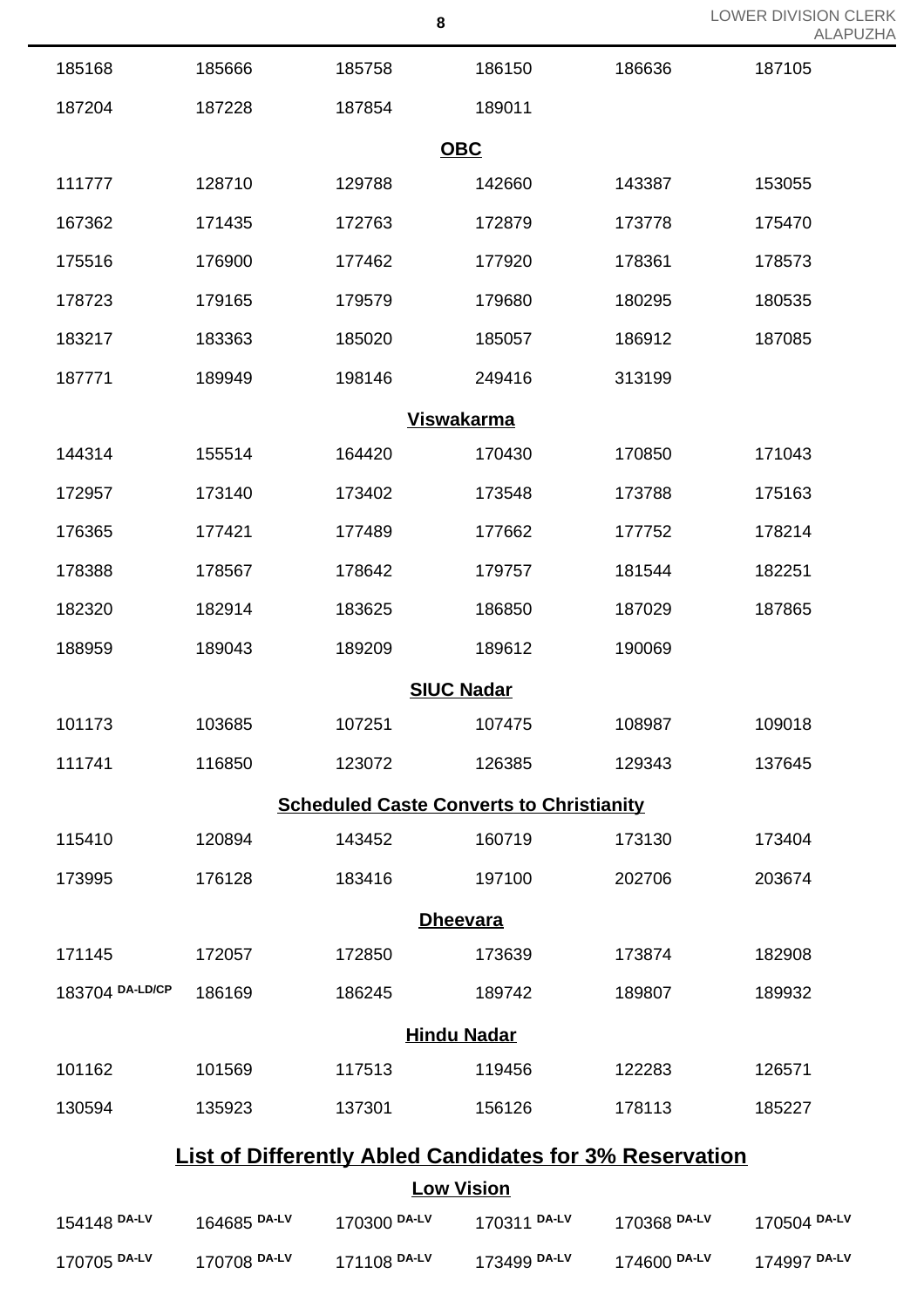| LOWER DIVISION CLERK |  |
|----------------------|--|
| ALAPUZHA             |  |

|                                              |                 |                 |                 |                 | ALAPUZF         |  |
|----------------------------------------------|-----------------|-----------------|-----------------|-----------------|-----------------|--|
| 175213 DA-LV                                 | 175413 DA-LV    | 181331 DA-LV    | 181335 DA-LV    | 183507 DA-LV    | 183697 DA-LV    |  |
| 184502 DA-LV                                 | 185203 DA-LV    | 185698 DA-LV    |                 |                 |                 |  |
| <b>Hearing Impairment</b>                    |                 |                 |                 |                 |                 |  |
| 169089 DA-HI                                 | 170356 DA-HI    | 170710 DA-HI    | 170714 DA-HI    | 173510 DA-HI    | 173914 DA-HI    |  |
| 174103 DA-HI                                 | 174604 DA-HI    | 174804 DA-HI    | 174812 DA-HI    | 175011 DA-HI    | 181305 DA-HI    |  |
| 181372 DA-HI                                 | 183513 DA-HI    | 183912 DA-HI    | 184113 DA-HI    | 184314 DA-HI    | 184697 DA-HI    |  |
| 184714 DA-HI                                 | 185207 DA-HI    | 185497 DA-HI    |                 |                 |                 |  |
| <b>Locomotor Disability / Cerebral Palsy</b> |                 |                 |                 |                 |                 |  |
| 161240 DA-LD/CP                              | 170327 DA-LD/CP | 170348 DA-LD/CP | 170369 DA-LD/CP | 170701 DA-LD/CP | 170899 DA-LD/CP |  |
| 170906 DA-LD/CP                              | 171101 DA-LD/CP | 173704 DA-LD/CP | 174095 DA-LD/CP | 174599 DA-LD/CP | 174795 DA-LD/CP |  |
| 174805 DA-LD/CP                              | 175003 DA-LD/CP | 175201 DA-LD/CP | 175409 DA-LD/CP | 181344 DA-LD/CP | 183295 DA-LD/CP |  |
| 183700 DA-LD/CP                              | 183704 DA-LD/CP | 183895 DA-LD/CP |                 |                 |                 |  |